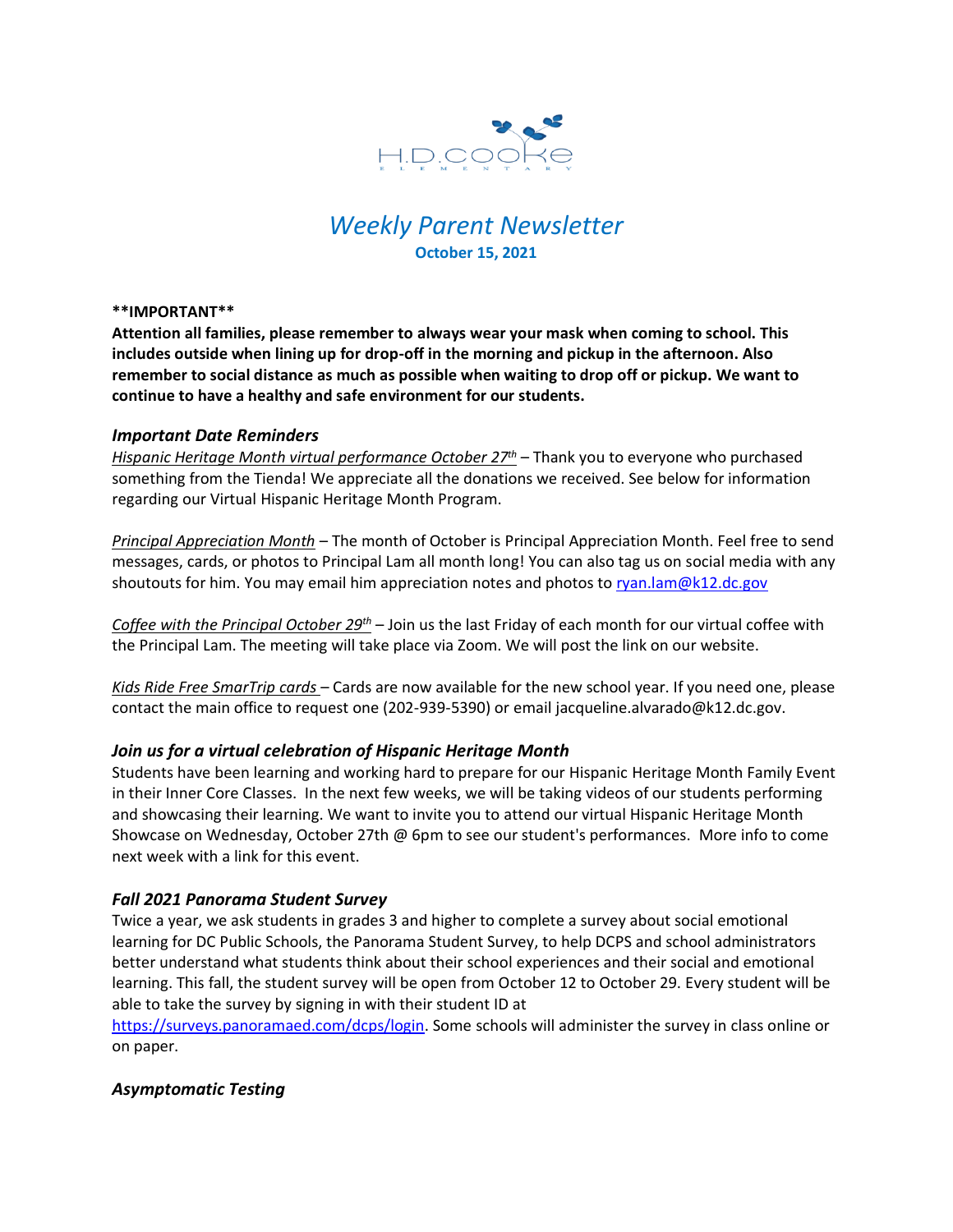We tested students on Wednesday, October 13<sup>th</sup>. We tested 40 students and all samples came back negative.

Please click [here](https://shieldt3k12portal.pointnclick.com/login_login.aspx) to access the Testing Patient Portal where you can see test results for your student (if/when they are tested).

## *Fall Food Drive*

We are currently accepting donations of canned goods, non-perishable items, and grocery gift cards. We will distribute all collected items to needy families before Thanksgiving. Items may be left at the arrival entrance in the morning, main entrance or can be shipped to the main office via Amazon or any grocery store delivery. Have any questions? Call the main office 202-939-5390.

# *DCPS Calendar 2023-2026 Feedback*

DCPS strives to create a calendar that reflects the needs and preferences of DCPS families and staff whenever possible, maximizes learning time for students, and allocates time for our teachers to engage in professional learning and collaboration. In addition to those goals, DCPS adheres to requirements related to the DC Municipal Regulations as well as agreements with our labor partners. Please share your feedback on the proposed calendars for school year 2023-2026 through the survey below by Friday, October 22.

### [DCPS Calendar Survey](https://publicinput.com/dcpscalendars2326)

### *Family Curriculum Guides*

The Office of Engagement and Partnerships and the Office of Teaching and Learning collaborated to create grade-specific Family Curriculum Guides from Kindergarten to Eighth Grade. These guides give you the tools you need to support your child's learning at home. Clic[k HERE](https://dcps.dc.gov/publication/parent-curriculum-guides) to access the guides.

### *DCPS Athletics*

In conjunction with USA Lacrosse we will be hosting a Free Lacrosse Clinic for "National Celebrate Lacrosse Week" on Saturday, November 6th at 10am.

This is a fundamental clinic that gives new players a chance to try the sport. Each participant will receive a free pinnie and a free lacrosse stick! (first 100 participants)

What: Free Lacrosse Clinic When: Saturday, November 6th Time: 10am-12pm Where: Spingarn Turf Field Who: Boys and Girls Ages 6-14

### *Early Dismissal*

Reminder that if you need to pick up your student early from school, you must notify the main office by 2:45 pm. Students will not be dismissed after 2:45 pm.

### *Baby Diaper Donations*